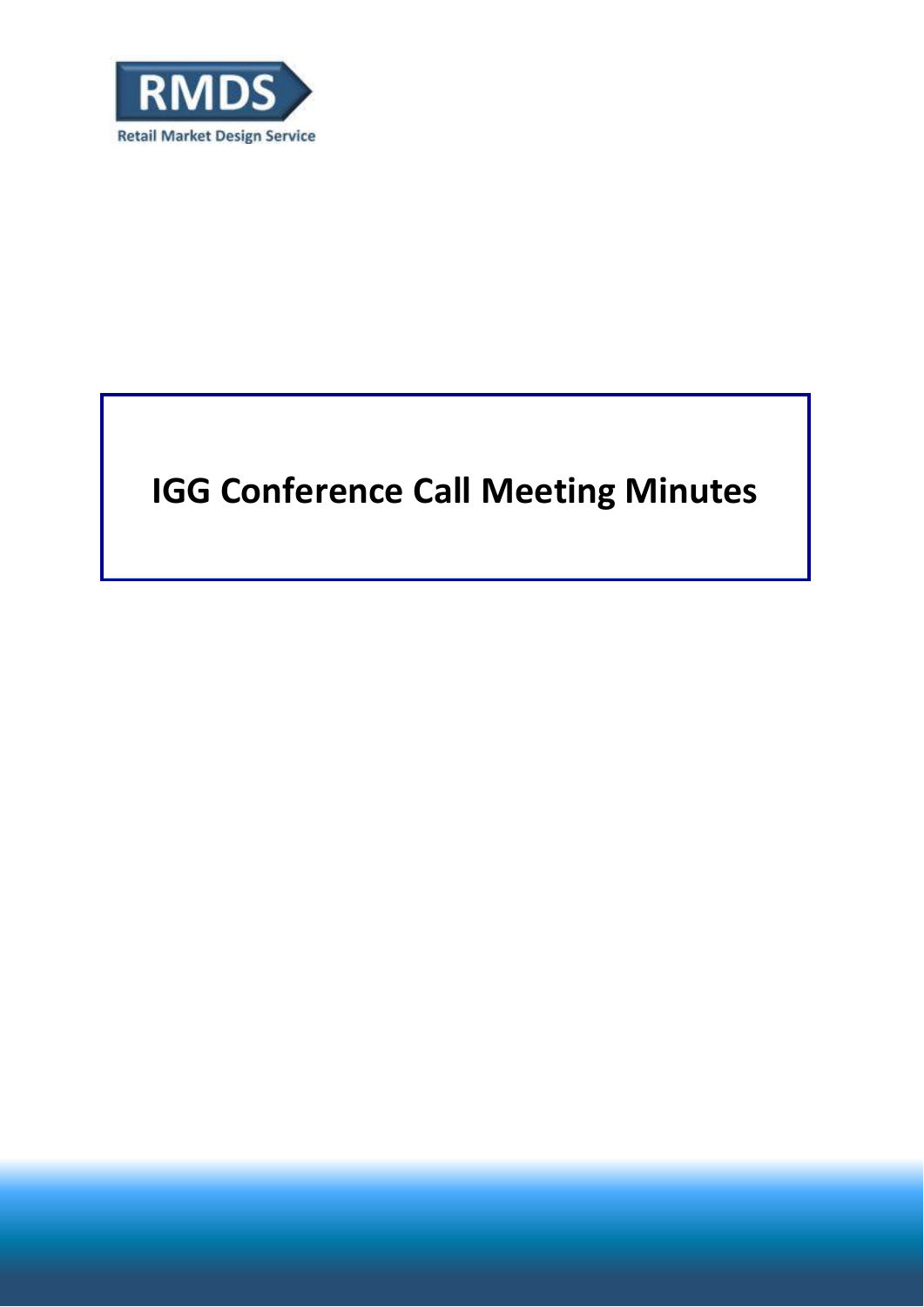

| Date:                           | 25th May 2022                                                                                                                                | <b>Time &amp; Location</b> | 3pm - Conference Call |             |  |  |
|---------------------------------|----------------------------------------------------------------------------------------------------------------------------------------------|----------------------------|-----------------------|-------------|--|--|
| <b>Chair:</b>                   | Jack O'Dwyer, CRU                                                                                                                            |                            |                       |             |  |  |
| <b>Attendees:</b>               | <b>Name</b>                                                                                                                                  | <b>Location</b>            |                       |             |  |  |
|                                 | Lindsay Sharpe, Alice Mooney, Catherine Keane,<br>Oonagh Delaney, Patrick Moran                                                              |                            |                       | <b>RMDS</b> |  |  |
|                                 | Sarah McCauley, Jack Walsh, Sharon Cosgrove                                                                                                  | <b>CRU</b>                 |                       |             |  |  |
|                                 | Carl Murphy, Siobhan Melvin, Alan Keegan<br>Emer Corcoran, Sinead O'Hagan, Donal O'Connor,<br>Catherine Leen, Kevin O'Connor, Rachel Hassett | <b>ESBN</b>                |                       |             |  |  |
|                                 | <b>Simon Fox-Mella</b>                                                                                                                       | Gemserv                    |                       |             |  |  |
|                                 | <b>Daniel Michalowski</b>                                                                                                                    | Glowpower                  |                       |             |  |  |
|                                 | <b>Ian Grant</b>                                                                                                                             | <b>Panda Power</b>         |                       |             |  |  |
|                                 | <b>Ian Mullins</b>                                                                                                                           | <b>BGE</b>                 |                       |             |  |  |
|                                 | Aaron Currie, Aine Ni Cheara                                                                                                                 | <b>SSE</b>                 |                       |             |  |  |
|                                 | <b>Aidan Byrne</b>                                                                                                                           | Iberdola                   |                       |             |  |  |
|                                 | Imelda McCoy, Caoimhe McWeeney                                                                                                               | Energia                    |                       |             |  |  |
|                                 | <b>Andrew McKinnon</b>                                                                                                                       | <b>Flogas</b>              |                       |             |  |  |
|                                 | Patricia Ventura                                                                                                                             | <b>Community Power</b>     |                       |             |  |  |
|                                 | Susan Whyte, Desmond McBride                                                                                                                 | <b>Electric Ireland</b>    |                       |             |  |  |
|                                 | Canice Kenealy, Sinead Butler, Peter Brett                                                                                                   | Ecopower                   |                       |             |  |  |
| <b>Apologies:</b>               | <b>Jim Long</b>                                                                                                                              |                            |                       |             |  |  |
| <b>Version</b><br><b>Number</b> | 1.0                                                                                                                                          |                            |                       |             |  |  |
| <b>Status</b>                   |                                                                                                                                              |                            |                       |             |  |  |

| Agenda: |                                                            |  |  |  |  |
|---------|------------------------------------------------------------|--|--|--|--|
| 1.      | General                                                    |  |  |  |  |
| 2.      | <b>Approval of previous IGG Minutes</b>                    |  |  |  |  |
| 3.      | <b>IGG Actions</b>                                         |  |  |  |  |
| 4.      | <b>CRU Update</b>                                          |  |  |  |  |
| 5.      | <b>Retail Market Design Update</b>                         |  |  |  |  |
| 6.      | <b>MRSO Update</b>                                         |  |  |  |  |
| 7.      | <b>ESBN Update</b>                                         |  |  |  |  |
| 8.      | <b>Gemserv Update</b>                                      |  |  |  |  |
| 9.      | Notice Board Planned Maintenance, Reminders from IGG, etc. |  |  |  |  |
| 10.     | <b>AOB</b>                                                 |  |  |  |  |

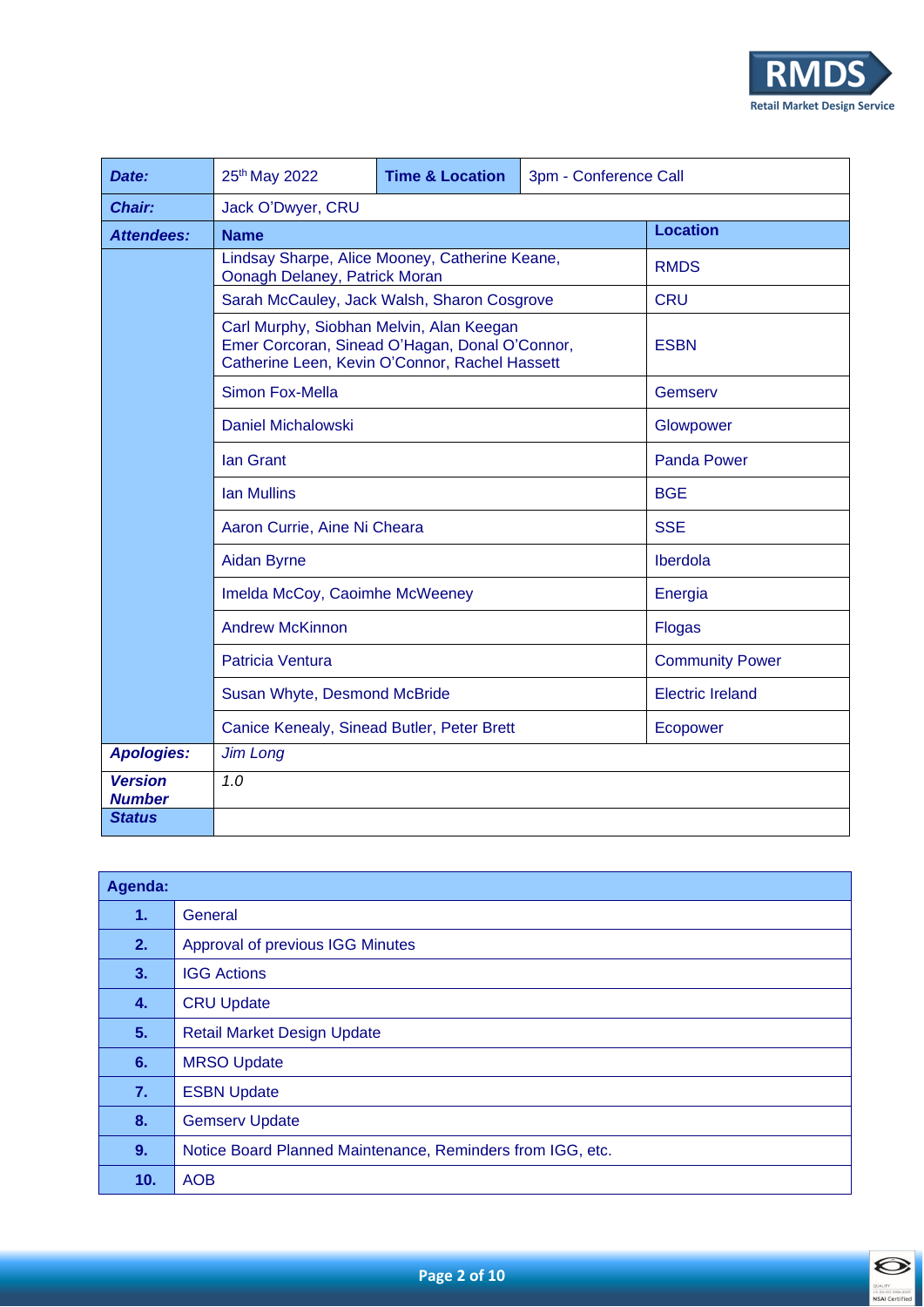

**1 – General**

J O'Dwyer requested approval of the previous IGG Minutes of 27<sup>th</sup> April 2022. Minutes v1.0 deemed approved.

## **2. Actions – Previous Conference Call & IGG**

L Sharpe provided the Action Item Update:

• **1 – Carried forward Action from the last IGG.**

| 1147                               | Supplier Categorisation for new entrants – RMDS to look into the categorisation for<br>new Suppliers entering the Retail Market.                                                          |                     |             |                                    |                             |
|------------------------------------|-------------------------------------------------------------------------------------------------------------------------------------------------------------------------------------------|---------------------|-------------|------------------------------------|-----------------------------|
| <b>Update for</b><br>cc            | • L Sharpe reported that RMDS has been working with CRU on reviewing the criteria for a<br>small Supplier. She hopes to come back to this group with an update in the next few<br>months. |                     |             |                                    |                             |
| <b>Discussion</b><br>at CC         | Action to remain open.                                                                                                                                                                    |                     |             |                                    |                             |
| <b>Forum Logged:</b><br><b>IGG</b> |                                                                                                                                                                                           | <b>Assigned to:</b> | <b>RMDS</b> | <b>Status: Action Remains Open</b> | <b>Due Date: 22.06.2022</b> |

## **3. Actions – New Conference Call Actions**

1 new Action was logged at the Conference Call.

| 1154                        | PAYG Metering for June Bank Holiday 2022 - PAYG Suppliers to provide the<br>relevant details to ESBN Keypad Metering by 1st June 2022. |                                              |                           |                         |  |  |
|-----------------------------|----------------------------------------------------------------------------------------------------------------------------------------|----------------------------------------------|---------------------------|-------------------------|--|--|
| <b>Discussion</b><br>at IGG | • See Section 7 ESBN update for details.                                                                                               |                                              |                           |                         |  |  |
| <b>Forum Logged: CC</b>     |                                                                                                                                        | <b>Assigned to: PAYG</b><br><b>Suppliers</b> | <b>Status: NEW Action</b> | Due Date:<br>01.06.2022 |  |  |

#### **4. CRU Update**

S McCauley & J Walsh provided the CRU update.

Supplier Handbook Decision

S McCauley reported that the Supplier Handbook Decision which relates to the Smart PAYG changes was approved by the Commission this morning. CRU hopes to publish the paper in the next couple of days.

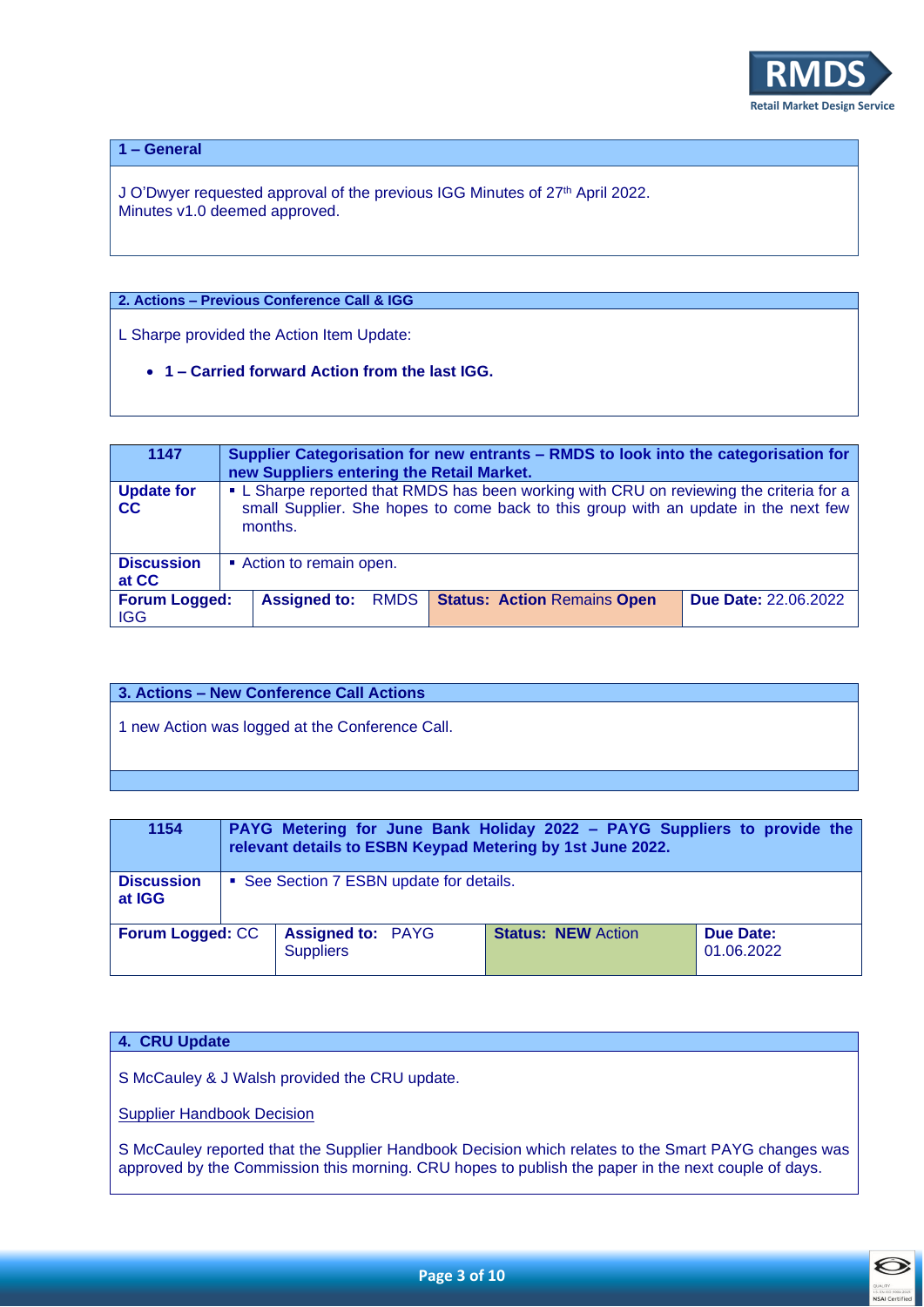#### Smart Meter Data Access Code Consultation

S McCauley reported that the Smart Meter Data Access Code paper should be published within the next two weeks.

#### National Security Framework

S McCauley reported that the Government has published a National Security Framework. There are a number of deliverables and/or actions within that document for CRU. A lot of it falls within the Retail market space. CRU has been having internal discussions regards those actions/deliverables. There is quite a short timeframe on those and the timeline for delivery is Q3/2022 in advance of the winter months. They relate predominately to further protections for Customers that might find themselves at risk from financial hardship and also vulnerable Customers. CRU intends to follow a similar process to what it did for the Electricity Costs Bill, by holding workshops with Suppliers. CRU will be in touch with MPs very shortly on this matter.

J Walsh then outlined some of the key areas that will be addressed.

J Walsh reported that from CRU's perspective, it's balancing the actions raised by the Department without putting undue additional strain on Suppliers, when there is such volatility on wholesale prices. CRU will also take into account feedback it has received from Suppliers and also from the different NGOs and charities that attend the Consumer Stakeholder group. CRU needs to identify any certain cohorts of Customers that it feels are particularly vulnerable now in the face of rising prices and what targeted measures could be taken for them.

CRU has also drawn from an ASO Report which was published about three weeks ago. They are the European Union Agency representing all of the Energy Regulation Boards across all of the EU member states. In this context, some of the measures that CRU is considering is, firstly to implement a more manageable payment plan for Customers in arrears. A more standardised repayment timeline would be under consideration. CRU is also looking at a possible reduction in the data recovery level of PAYG meters for Customers in arrears who would be paying 25% of vends back towards their recovery.

CRU is also considering optimising the use of NGOs for identifying Customers that fall into arrears and what the next best course of action would be for these Customers. CRU will look at implementing stronger communication messaging and to make Customers more aware of the vulnerable Customers lists. CRU won't be looking at changing the eligibility criteria for Vulnerable Customers but will make sure that Customers who would qualify for it are aware of its existence. CRU is also considering an increase in the emergency credit in PAYG Meters from €10 to €20. This would keep in line with the increase in the cost of energy. CRU is also considering stronger communications for Suppliers letting their Customers know when there is an increase in standing charges. CRU will also enhance its messaging around the benefit of switching and CRU is also looking to make Customers aware of Price Comparison websites because it feels the likes of Bonkers and Switcher wouldn't be that well known by consumers. It would be a useful tool for them to see what the best option would be for them.

There is further progress being made in the rollout of the Smart Metering Programme. CRU will be looking to leverage that with additional communications on the potential benefits of Customers changing to a Time of Use tariff given their consumption patterns. CRU needs to balance what Suppliers can implement as well. CRU is looking at actions that can be implemented quickly ahead of the winter months and doesn't want to introduce measures which will take months to implement and will require what was needed on the €200 credit, a lot of collaboration from Suppliers and ESBN as well. CRU wants to avoid any lengthy measures that would eat into time and might not be that effective in helping protect Customers in the winter months. CRU will be discussing these ideas with MPs in workshops.

C McWeeney stated that in terms of CRU's communications, obviously the energy you don't use is the best saving. Is there anything planned around energy efficiency? The Department has launched a "Reduce your use" campaign. This is important to be captured too.

J Walsh replied that this is one of the things that CRU has also discussed, in terms of what CRU Communications can do.

**Retail Market Design Service**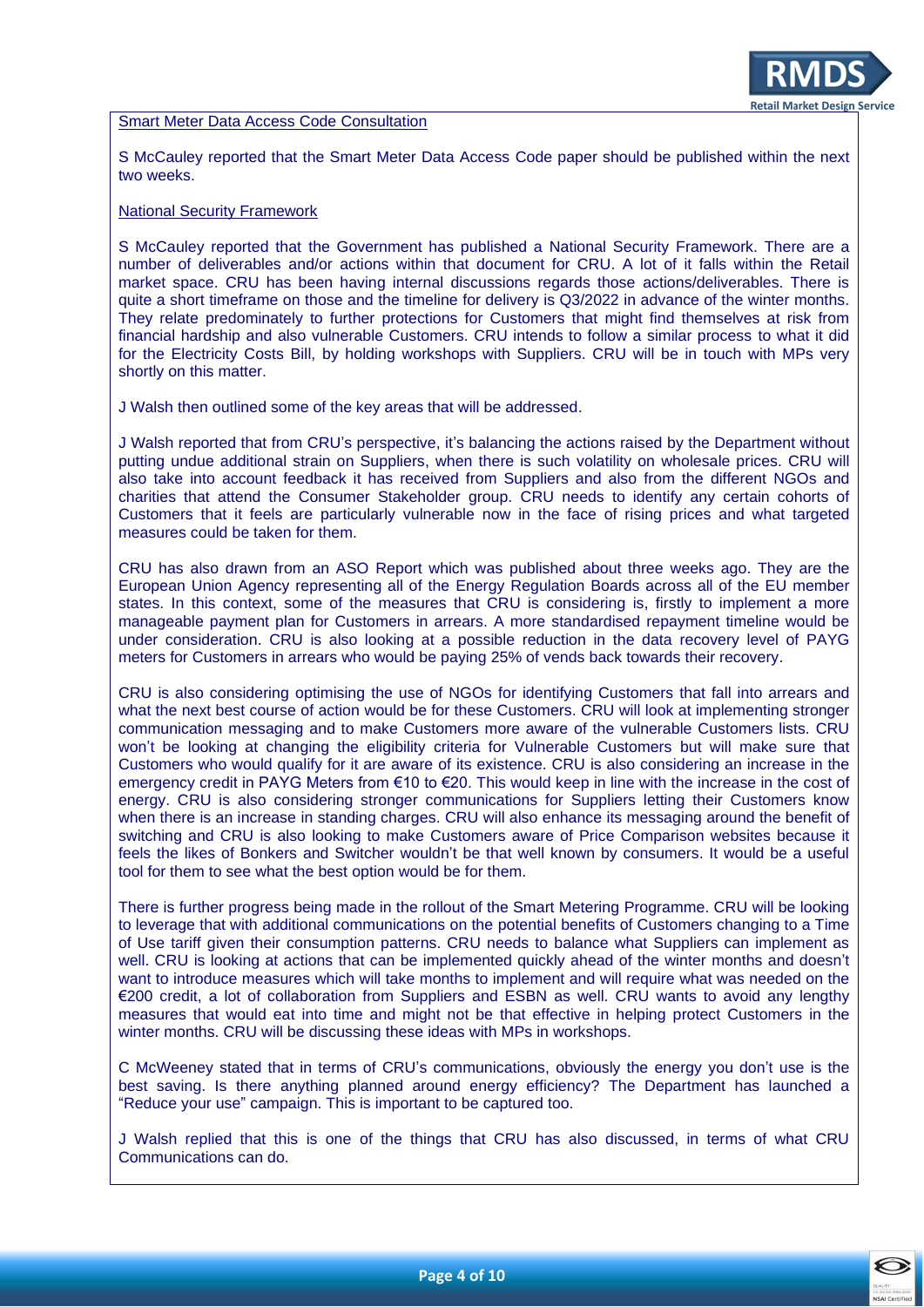

#### **5. Retail Market Design Update**

L Sharpe gave the Market Design Update.

#### **MCR1189 – Additional Code in the 017MM to select a de-energisation with a Service Removal**

L Sharpe reported that a re-versioned MCR was issued to MPs along with the Agenda last week. ESBN took MPs through the changes at the TWG two weeks ago. The MCR has had some minor edits and the links to documents have been updated.

L Sharpe sought approval for the Re-versioned MCR.

Attendees agreed to approve MCR1189.

**MCR1189 approved**.

#### **MCR1216 – Smart Metering Remote Operations**

L Sharpe reported that a re-versioned MCR was issued to MPs along with the Agenda last week. ESBN took MPs through the changes at the TWG two weeks ago. The links to documents have been updated.

L Sharpe sought approval for the Re-versioned MCR.

Attendees agreed to approve MCR1216.

**MCR1216 approved**.

#### **MCR1219 – SPAYG System & Process Changes necessary to delivery policy**

L Sharpe reported that a re-versioned MCR was issued to MPs along with the Agenda last week. ESBN took MPs through the changes at the TWG two weeks ago. This MCR was changed to Non-Schema and some minor edits have been made.

L Sharpe sought approval for the Re-versioned MCR.

Attendees agreed to approve MCR1219.

#### **MCR1219 approved**.

I Mullins asked if there will be time later to query some of the issues around this. He has some queries around the outcomes of MCR1189.

L Sharpe reported asked what issue I Mullins would like to raise about the MCR.

I Mullins asked how the Extranet will look after the actions in codes in MCR1189

L Sharpe asked I Mullins to send this query to RMDS on the Supplier query tracker and RMDS will pass it onto ESBN for a specific response.

I Mullins agreed to do this.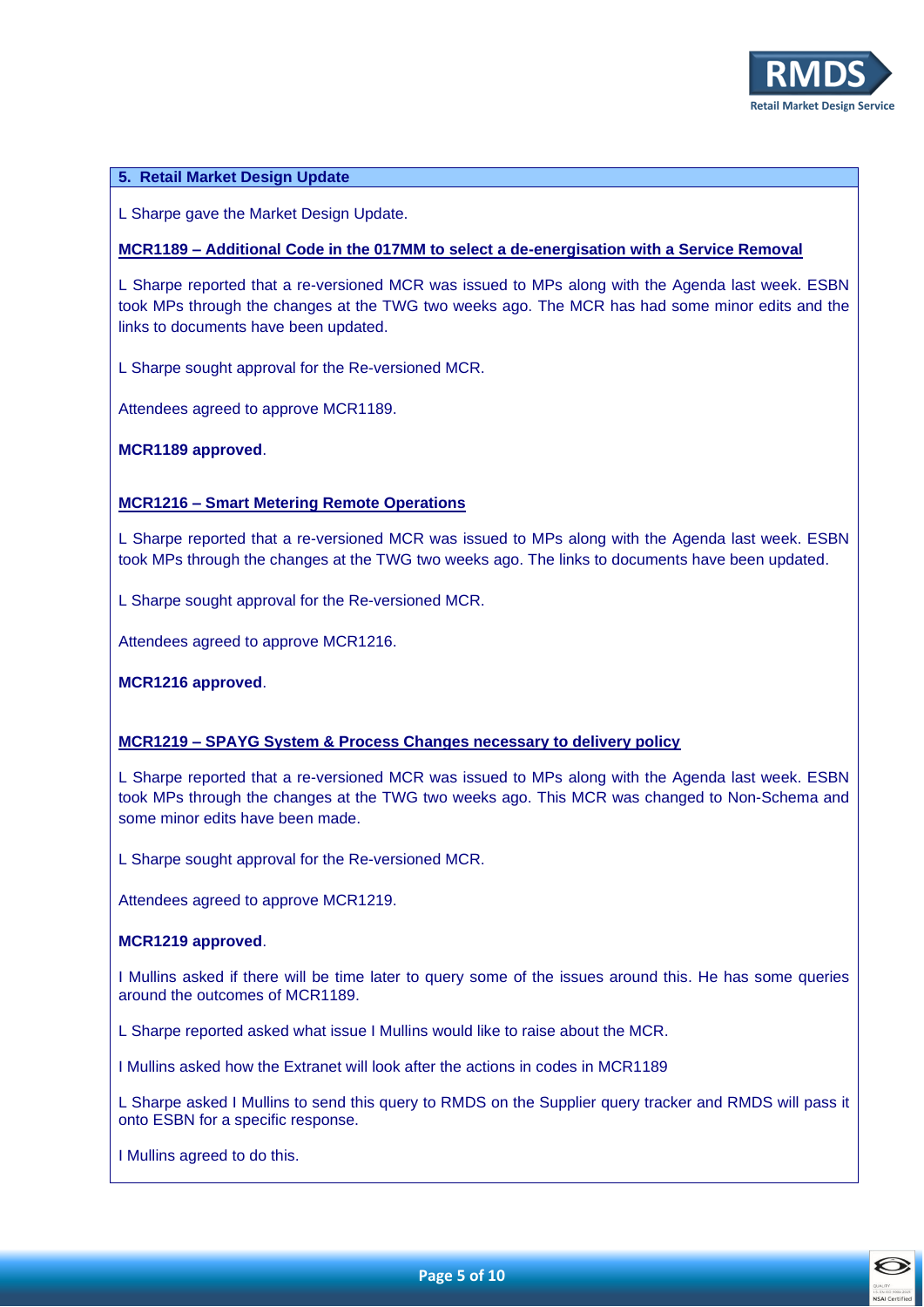

#### **6. MRSO Update**

L Sharpe reported that J Long sent his apologies that he couldn't make the meeting today.

He informed her that there was no MRSO update. RMDS issued the latest Smart Data Services to MPs on behalf of MRSO earlier in the day.

#### **7. ESB Networks**

S Melvin gave the ESBN update.

V14.00.00

S Melvin thanked Suppliers for voting on the v14.00.00 package options and for providing feedback in relation to the timelines. The scope was confirmed by RMDS on  $6<sup>th</sup>$  May 2022 based on the votes that were received. Feedback provided has been taken into consideration and included in the planning process. ESBN is still working towards Q1/2024. Gemserv is also working on the Market Assurance timelines. ESBN will provide a high-level delivery at the next IGG once the timelines are confirmed and discussed with CRU.

S Whyte said that it would be good to understand between now and the next IGG, ESBN has said that the prioritisation feedback has been received and Gemserv is looking at the market assurance approach and CRU is involved as well. The next IGG is not until 22nd June 2022. That's a long time away for Suppliers not to have a Go Live date. She's trying to understand the steps between now and the next IGG in a month.

S Melvin replied that ESBN plans to present a high-level plan at the next IGG. It's going to be Q1/2024. ESBN is not going to come to the next IGG with a specific Go Live date as such because all of that will be refined over the coming months. ESBN is working towards Q1/2024.

S Whyte said that ESBN has taken on board the assurance from Gemserv, and it has to be validated by CRU. Has this been included at this stage with the Q1/2024 date?

C Murphy replied that in putting its plan together, ESBN shared it with CRU to make sure that it's reasonable. ESBN will then present it to Suppliers. A number of Suppliers have come back with various feedback, some may want x, and some may want y and are not compatible with each other. ESBN has taken that feedback onboard and has also shared it with CRU as well. ESBN will take that feedback on board, looking at what can be delivered, looking at the Gemserv assurance timelines, and what's reasonable that ESBN thinks considering all those things, taking it back to CRU to see if it is ok with that. Hopefully CRU will say that it seems reasonable for all parties in the market. ESBN will then go back to the IGG on 22nd June 2022 to present it.

S Whyte said that ESBN has got back the feedback from Suppliers and received the assurance from Gemserv. When is the meeting with CRU taking place to confirm that CRU is happy with what ESBN is proposing?

C Murphy replied that it might be a series of meetings as there is a couple of different steps within it. ESBN doesn't have a specific date when exactly it will be, but all of those activities will be happening between now and 22<sup>nd</sup> June 2022.

S Whyte asked if there is a plan.



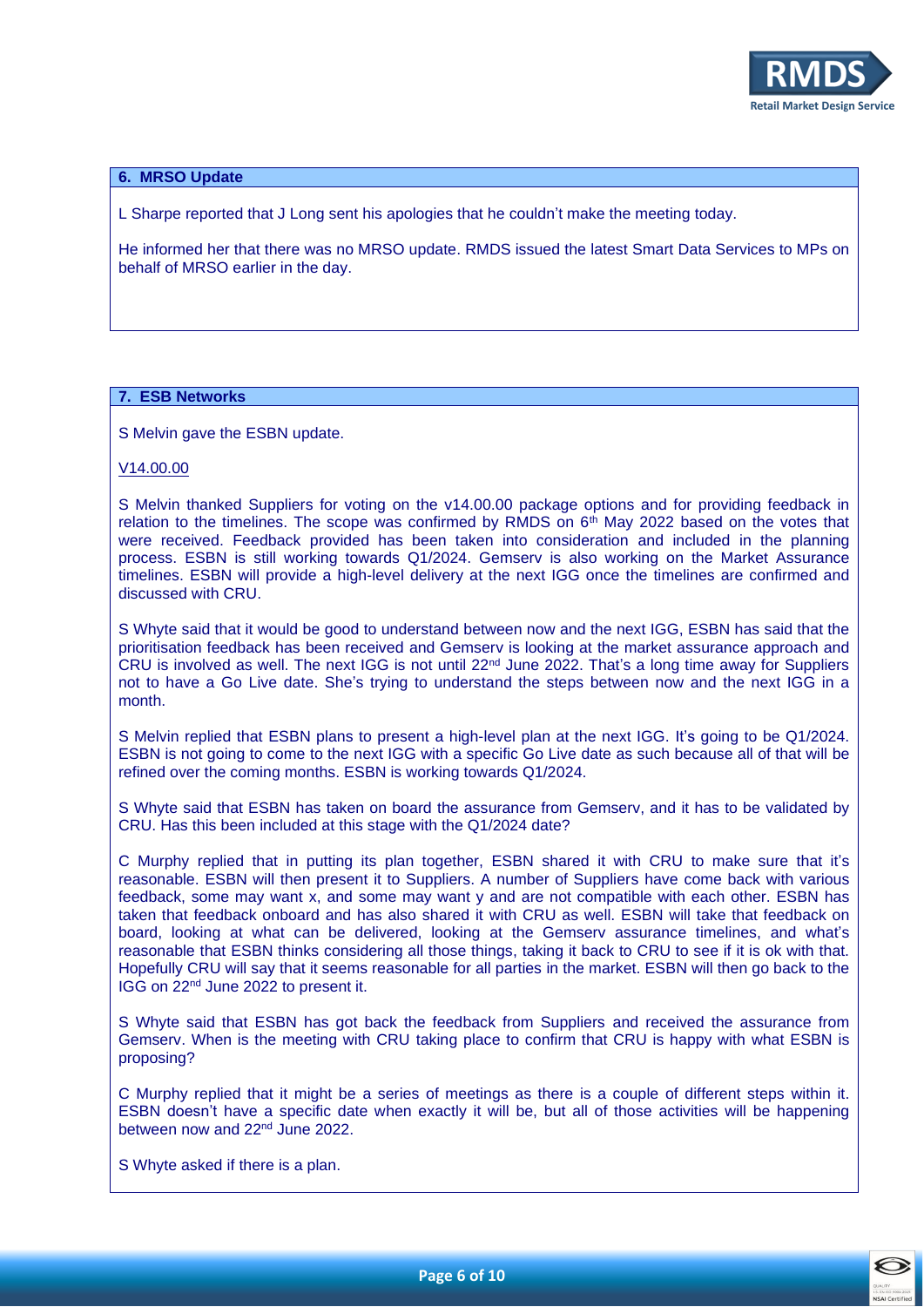

C Murphy replied that there's not so much a plan written down, but he doesn't think there needs to be one.

S Whyte asked if there are dates in diaries.

C Murphy replied that there are some dates in diaries, there are initial meetings in diaries. There may be further meetings put in diaries. ESBN will come back on 22<sup>nd</sup> June 2022, and after that the plan will be refined like any other project plan where you have parameters you start off with so say within this window, we're going to do x, y, and z. We're going to produce a plan on this date and its going to refine the parameters even more. Within that plan even further, ESBN will refine even more.

S Whyte said ESBN is saying that it will have a plan on 22<sup>nd</sup> June 2022 that it's going to be further refined and further refined. Supplies are all trying to stand up programmes, for IPT here and get resources like ESBN. Phase 2 is going on way too long even at this stage just having a Q1/2024 ballpark doesn't seem reasonable.

C Murphy replied that given that we're in May 2022 and the Go Live is proposed for Q1/2024, so it's just a little under two years away.

S Whyte said it sounds like ESBN has everything it needs apart from the CRU thumbs up. ESBN has feedback from Suppliers and feedback from Gemserv, so ESBN just needs CRU to understand the plan and be happy with it. She doesn't understand why this is going to take ESBN a month to do.

I McCoy said that she doesn't want to go over old ground as no one will benefit from that, but will Suppliers know what the IPT approach is and the timelines and the details that's required for IPT on 22<sup>nd</sup> June 2022. It's being discussed at various different forums. That seems to be the biggest concern that Suppliers have. We know what the timeline is at a high level and what the scope is but that's very dependent on what's required on Suppliers to deliver market assurance. What will be the Suppliers' part in IPT? Is it going to be similar to the approach to what was done in Phase 1 or is it completely different? Suppliers still don't have sight of that. From Energia's perspective, it is uneasy because it has no idea about the IPT.

C Murphy replied that ESBN is expecting to get the confirmed timelines from Gemserv. ESBN will take that on board along with what Suppliers have fedback, along with its own capacity and ability to deliver and present this on 22<sup>nd</sup> June 2022. If there is more refinement that has to be done to the market plan after that, it will come after that as it always does.

S Whyte said that didn't happen in Phase 1. We had a Go Live date agreed and we worked to it. There was a delay at the end due to IPT, but it wasn't refined and changed. It was set.

C Murphy replied that there are plenty of Schema releases that work that way.

#### Electricity Costs Bill

S Melvin reported that Suppliers are asked to continue providing weekly reports to ESBN even if there is no change in the figures. Once the Supplier has both credited all Customers accounts and the Customer has been notified, then Suppliers can cease submitting the weekly reports. Suppliers should just send an email to the Electricity Costs Bill email address when this occurs. Suppliers are asked not to return funds to ESBN until the scheme ends on 30<sup>th</sup> June 2022. The 1<sup>st</sup> July to 15<sup>th</sup> July 2022 is when Suppliers can return unallocated funds. ESBN will discuss this at the next IGG.

#### Day & Night Meters

S Melvin reported that ESBN is continuing with the like for like exchanges. There are under 2,700 calls outstanding.

#### EMMA Upgrade Project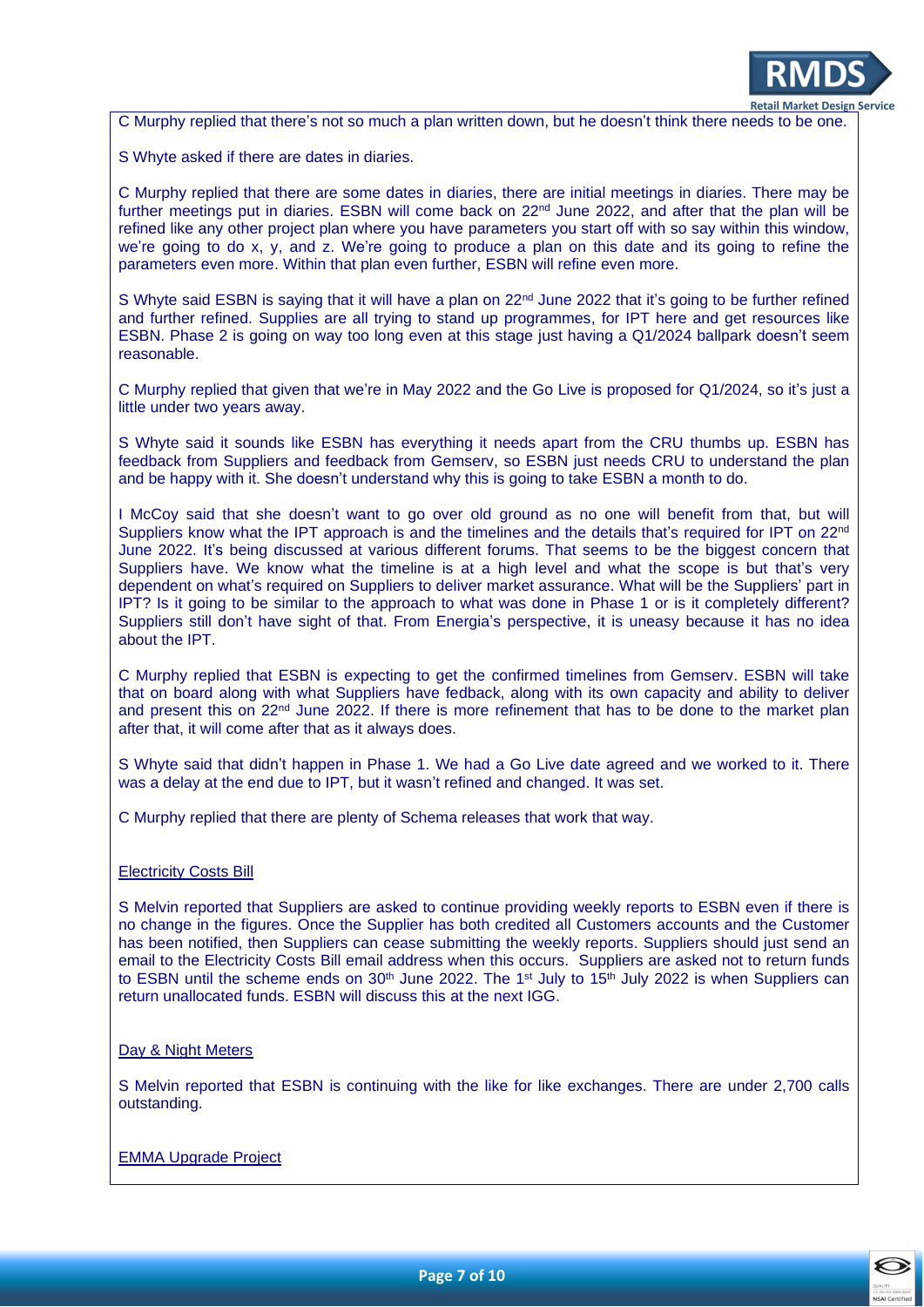

S Melvin reported that the project is progressing. ESBN is working with all MPs to upgrade the TIBCO components on their EMMAs. ESBN thanks those Suppliers who have received the TIBCO component upgrade to date. For the remaining Suppliers, the TIBCO Application Support Team will be in communication with each of Suppliers technical contacts prior to the upgrades beginning with information and any instructions.

#### HUB Relocation

S Melvin reported that as communicated at the last IGG, the HUB relocation project is currently underway. A request for project, business and technical contacts was issued to the IGG Reps on 28th April 2022 via RMDS. If Suppliers haven't already done so, they should provide them to RMDS. A market plan will be issued out to MPs this week via RMDS which will provide more detail on the upcoming steps for this project.

#### **Microgeneration**

S Melvin reported that Retail Market Microgeneration project remains on track for the end of June 2022 deadline. The updated draft market design documentation and sample files were shared with MPs via RMDS on 10<sup>th</sup> May 2022. ESBN has also made available the cutover approach to MPs on 17<sup>th</sup> May 2022. ESBN is currently working closely with RMDS and Gemserv to prepare for IPT with those Suppliers who volunteered for it which is due to commence on 30<sup>th</sup> May 2022.

#### VAT decease

S Melvin reported that in line with last month's Government announcement, DUoS and PSO invoicing is now at 9%. The ESBN DUoS team has been liaising with individual Suppliers DUoS teams in relation to DUoS bills.

#### PAYG Metering for June Bank Holiday

S Melvin reminded Suppliers that the June Bank Holiday weekend, Monday 6th June 2022 is not a credit friendly holiday. If a Customer loses supply on that Monday, the purchase of credit is required to top up the meter and restore supply. A Customer will need to replenish the emergency credit plus the accumulated daily charge before supply is restored. ESBN will process PMP requests submitted via the extranet up to 5 p.m. on Friday  $3<sup>rd</sup>$  June 2022. Requests submitted after this will be processed on Tuesday, 7<sup>th</sup> June 2022. Customers can still purchase credit using their old KPN card, to their old Supplier until the PMP is processed.

ESBN would like to remind Suppliers of Lifestyle Meters that, ESBN may receive Customer calls to its Emergency 24/7 number over the Bank holiday period in relation to Suppliers' lifestyle meters and requests the following information from Suppliers to assist with these Customer calls:

- (a) Friendly credit times in operation if different to above times.
- (b) Working arrangements for provision of customer service.
- (c) Emergency contact number for ESBN 24/7 On Call Supervisor. Please send these details to Keypad Management Team – email: [keypadmanagement@esb.ie](mailto:keypadmanagement@esb.ie)

S Melvin asked for a new action to be logged for Suppliers to provide that information to ESBN via RMDS by 1st June 2022.

A new action was logged, **Acton 1154: PAYG Metering for June Bank Holiday 2022 – PAYG Suppliers to provide the relevant details to ESBN Keypad Metering by 1st June 2022.**

*(A briefing note on this matter was issued by RMDS on behalf of ESBN following the meeting).*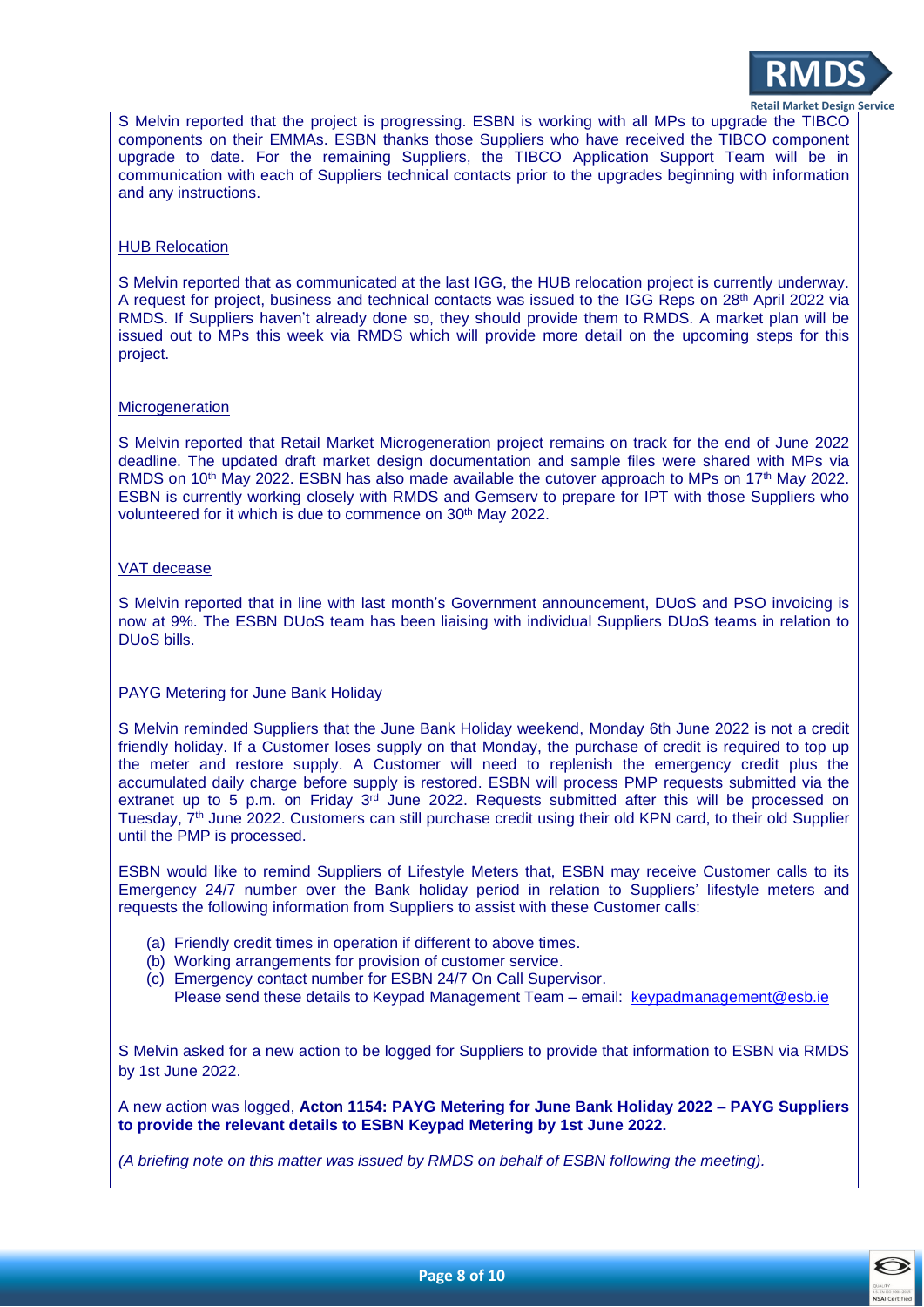

Secure Meters Solution

S Melvin reported that this project is progressing and ESBN will keep the IGG updated on that.

# **8. Gemserv Update**

S Fox-Mella reported that there was no Gemserv update.

**9. Notice Board: Planned Maintenance, Reminders from IGG etc.**

L Sharpe provided the outage update.

## **Outages**

- There are no outages for June as of yet.
- Full outage details are available, as usual, on the **RMDS Website**.

## **10. AOB**

No Items were raised in AOB.

## **Next Meetings:**

• IGG 22<sup>nd</sup> June 2022 at 10:30 – this meeting will be a Conference Call on MS Teams. Details will issue in due course.